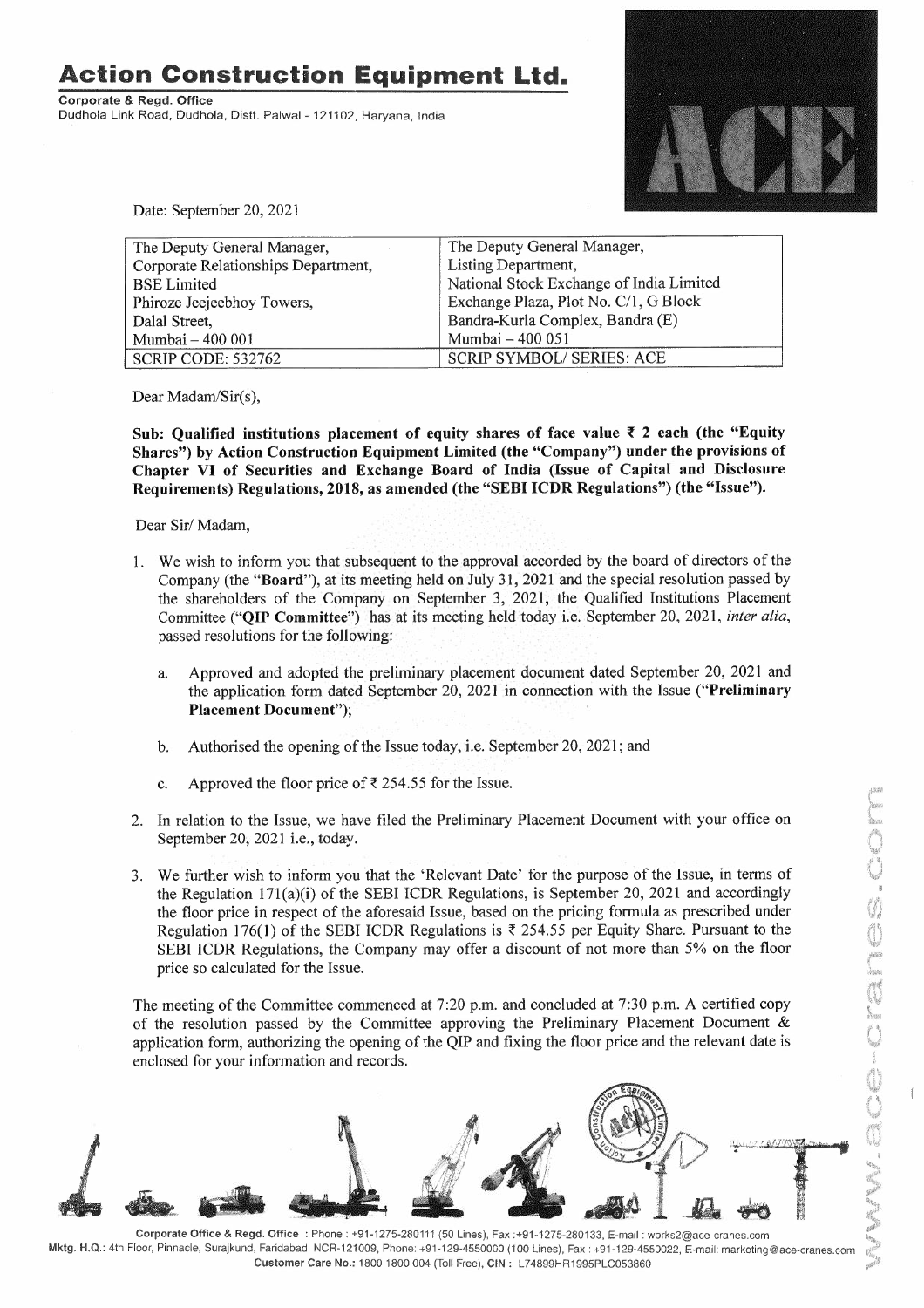We request you to take the above on record and the same be treated as compliance under the applicable provisions of the SEBI LODR Regulations, as amended.

Thanking you,

Yours truly, For **Action Construction Equipment Limited** 

*~QiUQ~G\,~"* 

Anil Kumar<br>Company Secretary and Compliance officer

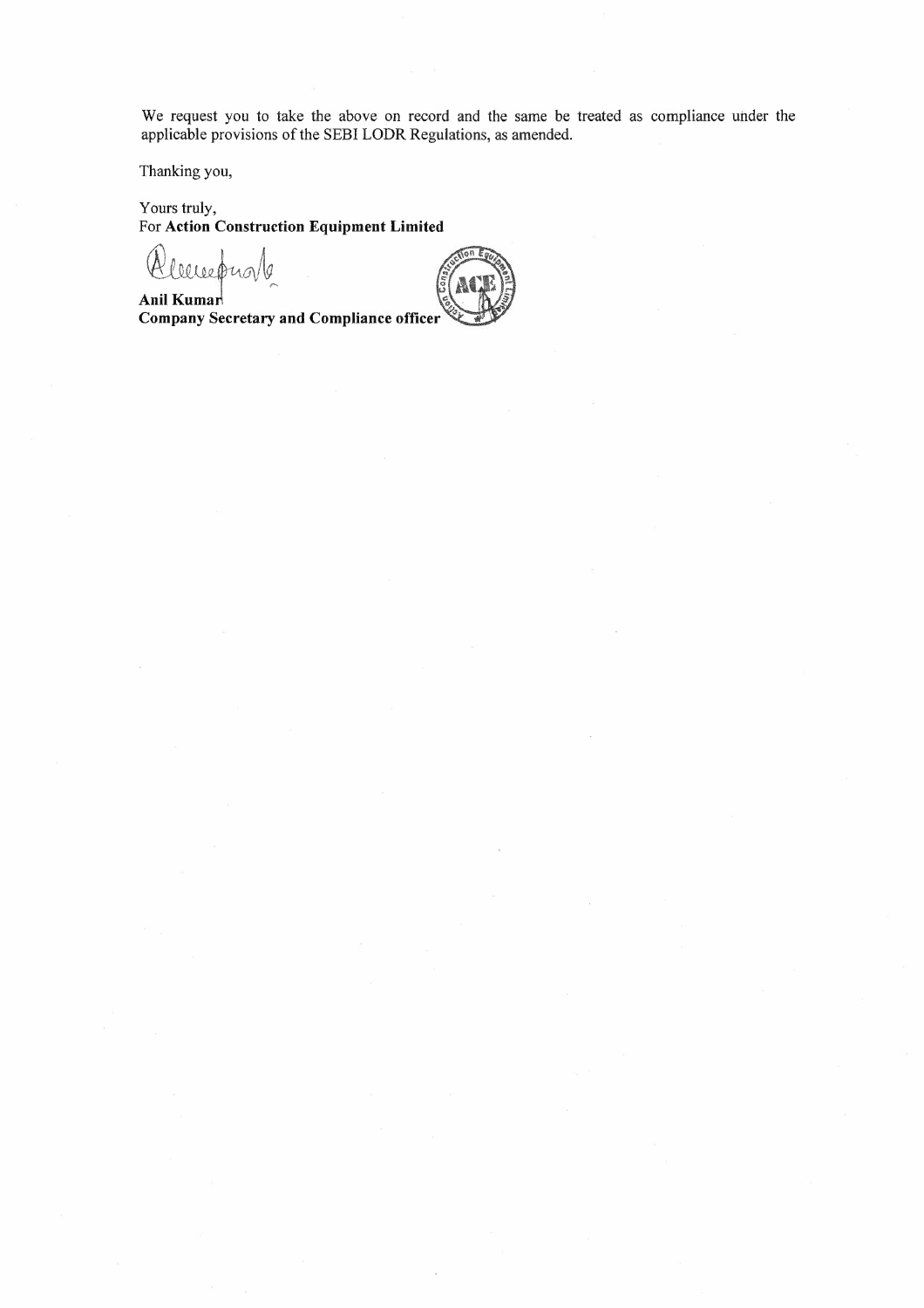# **Action Construction Equipment Ltd.**

**Corporate** & **Regd. Office**  Dudhola Link Road, Dudhola, Distt, Palwal - 121102, Haryana, India



### **CERTIFIED TRUE COPY OF THE EXTRACTS OF THE MINUTES OF THE MEETING OF QUALIFIED INSTITUTIONS PLACEMENT COMMITTEE ("QIP COMMITTEE") OF THE BOARD OF DIRECTORS OF THE ACTION CONSTRUCTION EQUIPMENT LIMITED ("BOARD") HELD ON MONDAY, SEPTEMBER 20, 2021 AT 7:20 PM.**

#### **A. APPROVAL OF THE PRELIMINARY PLACEMENT DOCUMENT**

The Qualified Institutions Placement Committee **("QIP Committee")** was informed that the Company is required to file the preliminary placement document with BSE Limited and National Stock Exchange of India Limited (the **"Stock Exchanges")** and other regulatory authorities in relation to the Issue, as applicable (the **"Preliminary Placement Document").** The Committee was also informed that the Preliminary Placement Document includes certain disclosures required under the Form PAS-4 under the Companies Act, 2013, as amended (the **"Companies Act")** and the rules made thereunder and Chapter VI read with Schedule VII of the Securities and Exchange Board of India (Issue of Capital and Disclosure Requirements) Regulations, 2018, as amended (the **"SEBI ICDR Regulations").** A copy of the draft Preliminary Placement Document was placed before the Committee. The deliberated on the matter and passed the following resolutions:

**"RESOLVED THAT** the draft preliminary placement document dated September 20, 2021 **("Preliminary Placement Document"),** which includes disclosures prescribed under the Companies Act, 2013 in Form PAS-4 and Chapter VI read with Schedule VII of the SEBI ICDR Regulations, in respect of the Issue of such number of equity shares of face value of  $\bar{\tau}$  2 each (the **"Equity Shares")** at such premium aggregating to an amount up to  $\bar{\tau}$  1,750 millions (Rupees One Thousand Seven Fifty Millions only) (inclusive of such premium as may be fixed on such Equity Shares), as per the copy placed before the Committee duly initialed by the Company Secretary for the purpose of identification, be and is hereby finalized, adopted and approved for filing with the Stock Exchanges where the Equity Shares to be allotted in the Issue will be listed and any other regulatory authority, as may be required, subject to such minor updates, modifications, corrections, etc. as may be required to be undertaken prior to such filings."

**"RESOLVED FURTHER THAT** Mr. Vijay Agarwal, Chairman & Managing Director, Mr. Sorab Agarwal, Executive Director, Mr. Rajan Luthra, Chief Financial Officer and Mr. Anil Kumar, Company Secretary and Compliance Officer of the Company be and are hereby severally authorised to sign the Preliminary Placement Document on behalf of the Board and the Company, make such confirmations and declarations (including the ones on the declaration pages) on behalf of the Company as may be required in relation to the Preliminary Placement Document, and make any changes to the Preliminary Placement Document that they, in their absolute discretion, think fit and also to effect and/or carry out such alterations, additions, omissions, variations, amendments, modifications or corrections in the Preliminary Placement Document as may be necessary or desirable."

**"RESOLVED FURTHER THAT** Mr. Vijay Agarwal, Chairman & Managing Director, Mr. Sorab Agarwal, Executive Director, Mr. Rajan Luthra, Chief Financial Officer and Mr. Anil Kumar, Company Secretary and Compliance Officer of the Company be and are hereby



**Corporate Office** & **Regd. Office :** Phone: +91-1275-280111 (50 Lines), Fax :+91-1275-280133, E-mail: works2@ace-cranes.com **Mktg. H.Q.:** 4th Floor, Pinnacle, Surajkund, Faridabad, NCR-121009, Phone: +91-129-4550000 (100 Lines), Fax: +91-129-4550022, E-mail: marketing@ace-cranes.com **Customer Care No.:** 1800 1800 004 (Toll Free), **CIN:** L74899HR1995PLC053860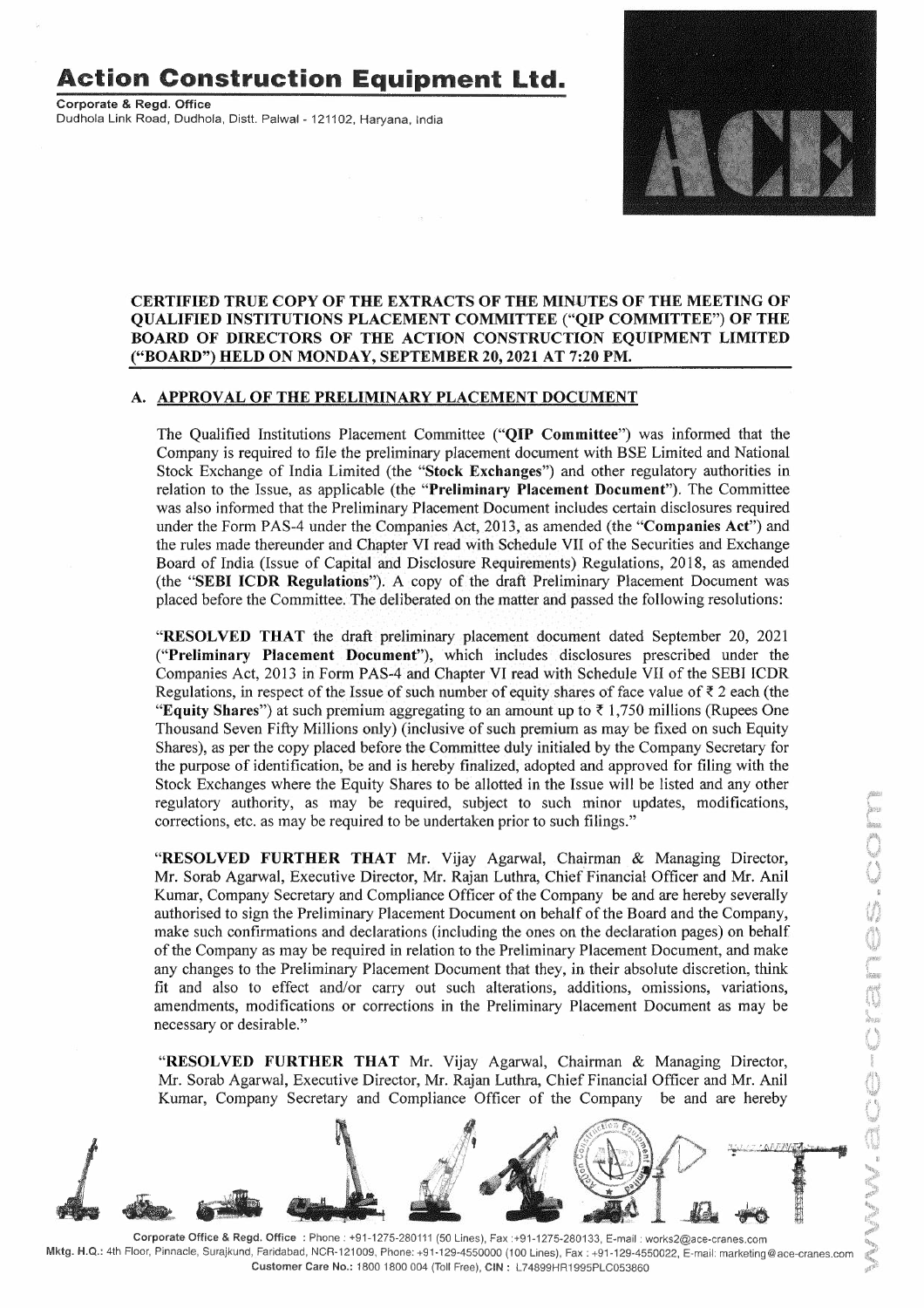severally authorised to do all such acts, deeds and things, as may be required to give effect to the above resolutions, including but not limited to delivering the Preliminary Placement Document to the Stock Exchanges, intimating the Stock Exchanges in relation to the above and filing of applications for seeking listing and trading permissions in respect of the Issue and making other statutory and regulatory filings, as required, and to affix the common seal of the Company on all necessary documents, as required, in accordance with the provisions of the SEBI ICDR Regulations, the Companies Act, and the rules made thereunder and other applicable laws."

#### **B. APPROVAL OF THE APPLICATION FORM**

The Qualified Institutions Placement Committee **("QIP Committee")** took on record the copy of application form placed before the Committee for the purpose of identification and passed the following resolution for approving the draft application form.

**"RESOLVED THAT** the application form, as per the copy placed before the Committee for the purpose of identification, be and is hereby approved and that serially numbered application forms, together with serially numbered Preliminary Placement Documents, be sent to eligible qualified institutional buyers inviting bids and for the purpose of receiving filled in application forms along with application amounts for subscription of Equity Shares pursuant to the Issue."

**"RESOLVED FURTHER THAT** Mr. Vijay Agarwal, Chairman & Managing Director, Mr. Sorab Agarwal, Executive Director, Mr. Rajan Luthra, Chief Financial Officer and Mr. Anil Kumar, Company Secretary and Compliance Officer of the Company be and are be and are hereby severally authorized by the Committee to finalize, settle, approve, sign and deliver on behalf of the Company the application form and any modification(s) or amendment(s) thereto, if any, and take such actions or give such directions as may be necessary."

## **C. ISSUE OPENING, RELEVANT DATE AND FLOOR PRICE**

**''RESOLVED THAT** pursuant to the resolution passed by the board of directors of the Company at its meeting held on July 31, 2021 and the special resolution passed by shareholders of the Company on September 3, 2021, under Section 62 and other applicable provisions of the Companies Act, 2013, as amended (the **"Companies Act"),** and the Securities and Exchange Board of India (Issue of Capital and Disclosure Requirements) Regulations, 2018, as amended (the **"SEBI ICDR Regulations"),** and the provisions of all other applicable laws, rules, regulations, guidelines, circulars and notifications, the issue of equity shares of the Company of face value of~ 2 each (the **"Equity Shares")** to eligible qualified institutional buyers **("QIBs")**  for an amount aggregating up to  $\overline{\ell}1,750$  million under Chapter VI of the SEBI ICDR Regulations and Section 42 of the Companies Act, 2013, read with Rule 14 of the Companies (Prospectus and Allotment of Securities) Rules, 2014, each, as amended (the **"Issue")** be opened today, i.e. September 20, 2021."

**"RESOLVED THAT** the relevant date, in terms of Regulation 17l(b)(i) of the SEBI ICDR Regulations, for determination of the minimum price at which the Equity Shares shall be issued pursuant to the Issue shall be the date of this resolution, i.e. September 20, 2021."

**"RESOLVED THAT** in respect of the Issue, the floor price of  $\bar{\tau}$  254.55 per Equity Share (the **"Floor Price"),** as calculated based on the pricing formula prescribed under Regulation 176(1) of the SEBI ICDR Regulations and based on the certificate received from the statutory auditor of the Company being *Mis* BRAN & Associates for determination of Floor Price, be and is hereby considered and taken on record."

**"RESOLVED FURTHER THAT** in accordance with the proviso to Regulation 176(1) of the SEBI ICDR Regulations, the Qualified Institutions Placement Committee **("QIP Committee")**